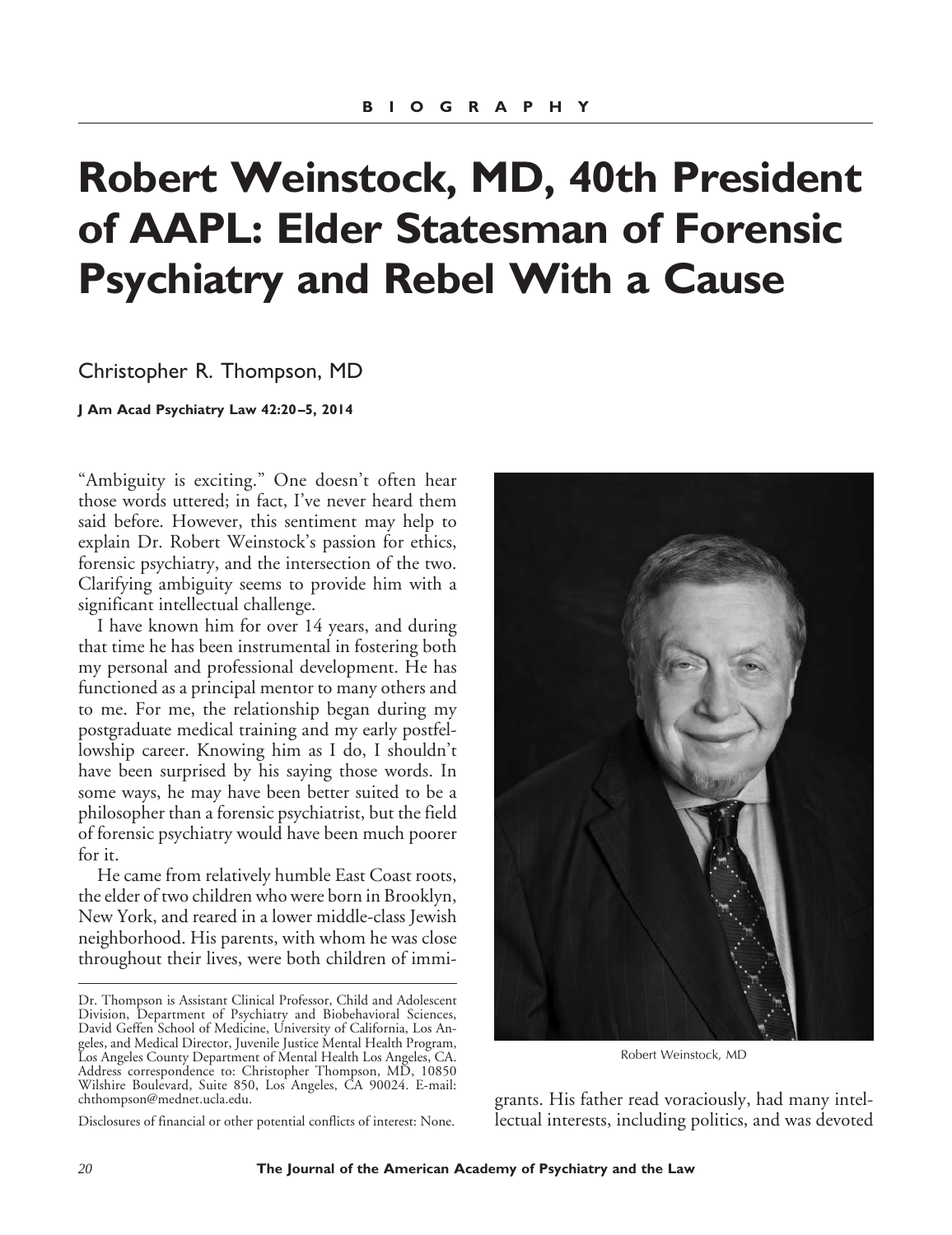## **Thompson**

strongly to his children's pursuit of higher education. He wanted to practice medicine, but was forced to drop out of college during the Great Depression to support his family. Instead, he worked for the U.S. Postal Service, eventually rising to the level of supervisor. Dr. Weinstock's mother was interested in education and graduated from Brooklyn College at a time when such an accomplishment was unusual for women. She initially was a homemaker and then took a position as a special education teacher when her daughter started junior high school.

Despite the neighborhood's decidedly blue-collar character, Dr. Weinstock's parents exposed him to opera, classical music, and lively political discussions. During his early childhood, they emphasized the importance of social justice. They were altruistic, socially conscious, and encouraged their children to contribute something of value to society.

From an early age, he realized that his main interests and aptitude were in understanding concepts rather than in memorizing, a task that he disliked intensely. He excelled in science and mathematics and decided relatively early that he would become a research scientist. He sometimes felt embarrassed by his precociousness and excellent academic performance and frequently hid the ease with which he earned good grades; the cause of this may have been his mother's wish that others not be jealous of him.

In pursuit of his dream to become a research scientist, he was accepted at the Massachusetts Institute of Technology (MIT). However, he did not matriculate there because he didn't receive adequate financial aid. Instead, he attended Brooklyn College, which was essentially free for him because he had received a New York State Regents Scholarship. Although he initially had intended to major in mathematics or science, he changed his mind after taking a course in the philosophy of science. He decided to major in this subject and to pursue graduate work in the field.

However, he eventually became disillusioned with philosophy. Although he was comfortable with "shades of gray," philosophy began to seem to him a field that had limited pragmatic relevance to improving the human condition. He was searching for a field that was conceptually based, but not so theoretical and abstract that its positive impact on individuals and systems could be felt only indirectly. After much consideration, he opted for a career either in psychology, which was his aunt's profession, or psychiatry. He chose psychiatry, in part because it left open the possibility of engaging in medical research, his initial interest. Luckily for him, and for the rest of us in the American Academy of Psychiatry and the Law (AAPL), this option was still open to him because a major snowstorm had shut down New York City and postponed for a week an organic chemistry examination for which he initially had been ill-prepared. He had some reservations about his decision, though. His youthful idealism caused him to disdain wealth and, to some extent, to feel like something of an intellectual sellout for forgoing a more purely theoretical, academic field.

Perhaps to assuage the latter feeling, he applied only to the most prestigious medical schools, with mixed results. He was accepted at New York University (NYU) Medical School, but only after a rather bizarre, Kafkaesque, stressful interview during which the interviewer accused him of going into medicine only for the money and then, in concluding, told him that he was likely to be accepted.

His dislike of memorization made medical school challenging, with the exception of a few more theoretical courses. He also did not have a love-at-firstsight feeling about psychiatry as a career. He was almost dissuaded from pursuing it after seeing the patients at Bellevue Hospital, shuffling around, still wearing their pajamas in the late afternoon. Fellow medical students' war stories about violent psychotic patients on other floors of the hospital didn't help win him over to psychiatry, either. Fortunately, his interest in the field was piqued when he completed a psychiatry rotation at Saint Vincent's Hospital, where he found that not all psychiatric wards or psychiatric practices were similar to those in a Ken Kesey novel.

After completing his internship year at Montefiore Hospital in the Bronx, he moved north to enter the Harvard/McLean psychiatry residency, where Dr. Alan Stone, one of his future mentors, was the director of residency training. It was through Dr. Stone's and Alan Dershowitz's seminar on psychiatry and the law that he received his introduction to forensic psychiatry. However, Stone painted a somewhat mixed picture of the field and identified numerous potential problems with it. This caused him initially to have significant reservations about forensic psychiatry as a potential career choice. He completed his general and adolescent training at Harvard/McLean in 1972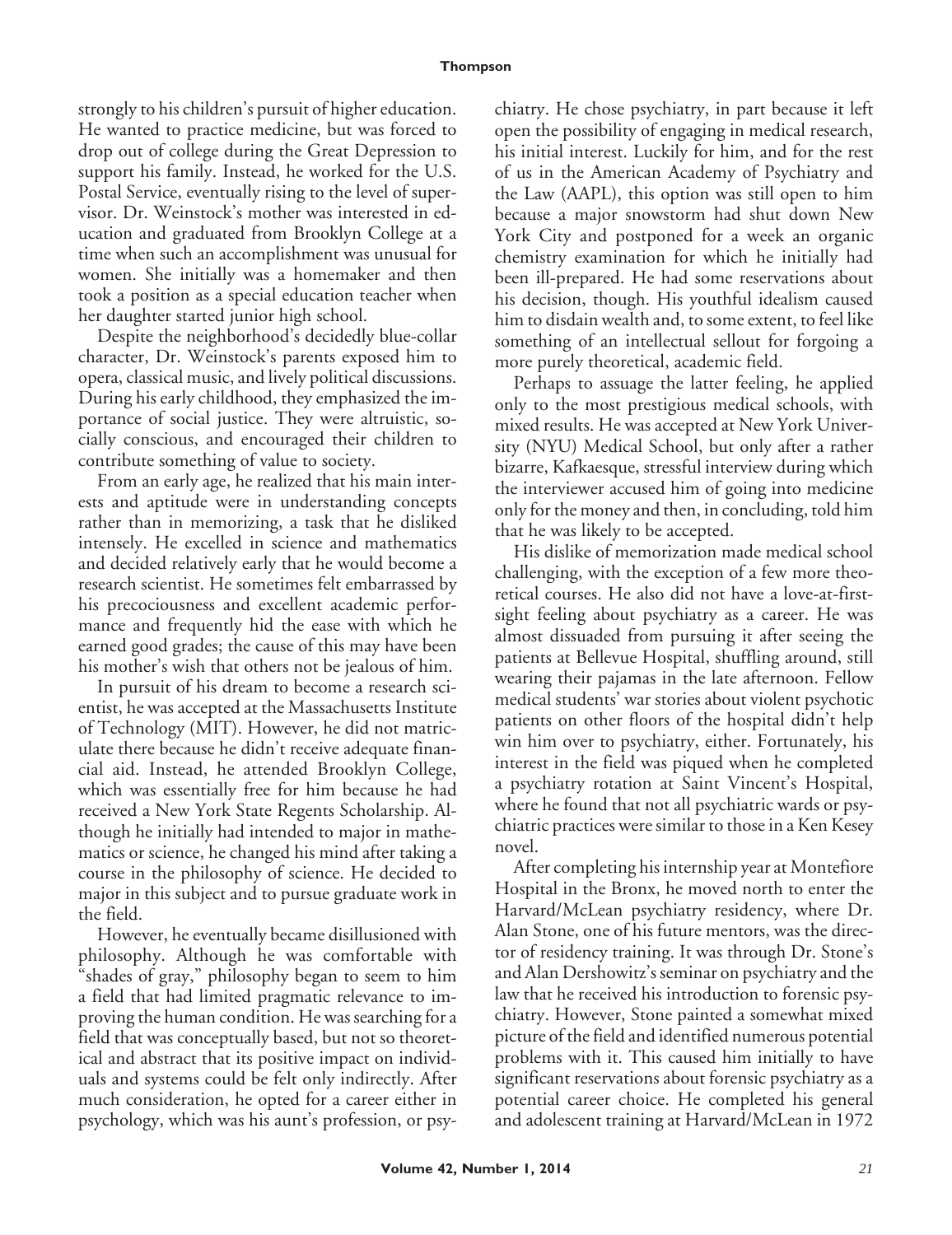without much thought of a career in forensic psychiatry.

He then began a two-year research fellowship sponsored by Boston University. When he completed it in 1974, he participated in a National Institute of Mental Health (NIMH)-funded, Harvard/ McLean-sponsored research project that was based at McLean and Boston State Hospital. During his time on the Boston University Unit at Boston State Hospital, the initial litigation in *Rogers v. Commissioner of Dept. of Mental Health*<sup>1</sup> commenced. He once assisted the unit staff by writing seclusion and involuntary medication orders on Rubie Rogers. His experiences at Boston State Hospital served as a catalyst for his interest in forensic psychiatry.

Concomitant with the start of his involvement in the research project, he joined the faculty of Harvard/McLean and also became the Director of Treatment at Bridgewater State Hospital, which housed and treated the criminally insane (e.g., incompetent pretrial detainees and NGRI acquittees) under the auspices of the Massachusetts Department of Corrections. At Bridgewater, his decision to pursue psychiatry in general was reinforced, and his newfound interest in forensic psychiatry continued to develop. He and several colleagues replaced unlicensed, nonpsychiatrist physicians, who had been diagnosing and treating Bridgewater's rather complex patients. Forensic psychiatric factors were interwoven with treatment refractory and medically complicated patients' cases, adding to the challenge and his interest. Richard Rosner, his friend from medical school, introduced him to AAPL around this time. Even though Dr. Rosner and he frequently disagreed regarding forensic psychiatry matters, when Dr. Rosner became President of AAPL in 1987, he appointed Dr. Weinstock the Chair of the Ethics Committee.

Unfortunately, Harvard/McLean's administration was not particularly supportive of its faculty at Bridgewater, especially with regard to the faculty's dealings with the Department of Corrections. Because of this, Dr. Weinstock decided to leave Boston for more collegial and supportive environs. Like so many before him, he headed west to pursue his career, leaving for San Francisco in 1978.

He had been recruited to head a new forensic institute and fellowship program at the University of California, San Francisco (UCSF). However, the program never quite lived up to expectations after a voter initiative, Proposition 13, significantly cut funding for the venture. After the institute and program were dissolved in 1979, he moved to Southern California, taking a position as the Director of the Forensic Psychiatry Program at the University of California, Irvine (UCI). While in this position, he worked approximately seven-eighths of the time at the Long Beach VA (LBVA) and spent two afternoons a week testifying in court hearings, mainly on writs of *habeas corpus* and on questions of conservatorship for civilly committed individuals.

In 1983, he took a position at the Student Mental Health Service at the University of California, Los Angeles (UCLA). There, he was able to utilize more fully the skills and training he had received during his residency in adolescent psychiatry at Harvard/ McLean. He continued to work at the LBVA as well. However, after three years, he couldn't resist the allure of Los Angeles, and the shorter commute, and he moved to Westwood, taking an additional position as the Director of Crisis Inpatient Services at the West Los Angeles VA (WLAVA).

After his move to West Los Angeles, he wore several hats and juggled different roles for several years, balancing faculty and teaching positions at Cedars-Sinai Medical Center, UCLA, and UCI, with clinical responsibilities at the West Los Angeles VA, UCLA Student Psychological Services, and in his private practice. In 1995, he was promoted to Clinical Professor of Psychiatry at UCLA, an acknowledgment of his significant contributions to teaching, research, and patient care at the institution.

In 1998, he took a position as an attending inpatient psychiatrist on the Psychiatric Intensive Care Unit (PICU) at the WLAVA, and it was there that our paths crossed. In September 1999, I rotated onto the PICU and was introduced to Dr. Weinstock during afternoon rounds. His reputation as a pre-eminent forensic psychiatrist preceded him, but at the time, I knew little about his aptitude in providing excellent clinical care, teaching, and mentorship. During the course of the month-long rotation, I was impressed, not only with his general clinical skills and the aplomb with which he dealt with difficult patients, but also with the degree of dedication that he demonstrated toward the education of the residents and fellows there. He was never too busy to discuss treatment or forensic matters at length and always provided excellent advice regarding complex, nuanced clinical scenarios or ethics-related dilemmas. He was well-liked by all the residents and staff,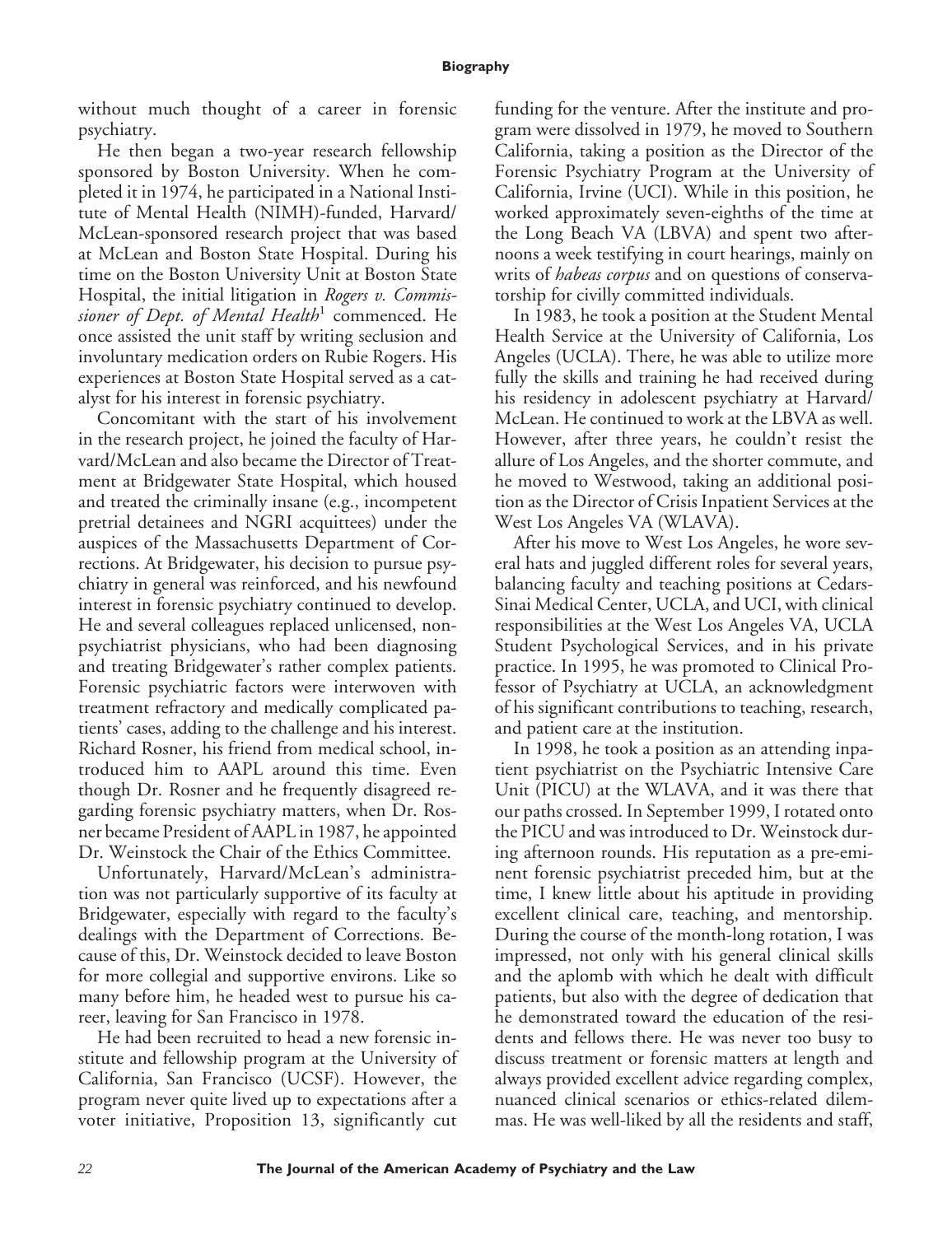## **Thompson**

and his command of and enthusiasm for the field of forensic psychiatry were, and are, unparalleled. My experience on the PICU during my internship year was so rewarding that I decided to spend two months there during my second year of residency (PG-2), rather than the usual zero or one.

During my PG-2 year, he continued to display his dedication to teaching. He helped his chief resident initiate a weekly lecture series on forensic topics that residents were likely to encounter during their time on the PICU and in general clinical practice. In addition, he served as fellowship director of the UCLA-Olive View Forensic Psychiatry Fellowship and lectured frequently to the UCLA forensic psychiatry fellows on a variety of subjects, including diminished capacity and forensic ethics. It was during a clinical rotation on his service that I decided to pursue training, and eventually a career, in forensic psychiatry. He encouraged my decision.

During my PG-4 year, I continued to develop my interest in forensic psychiatry and served as his chief resident. I worked with him on a daily basis in dealing with educational, clinical, forensic, and systems concerns. He still served as a mentor and teacher to me, although the material we discussed and the information he imparted were more specialized. He continued as co-fellowship director and taught the UCLA forensic psychiatry fellows on a weekly basis, sessions which I attended. His lectures were always exceptional. At this time, we began our research collaboration, the result of which was a publication in the *American Journal on Addictions* (2008). Since that time, we have continued to research, present on, and publish articles on a variety of topics. For example, we collaborated on an article titled "Ethics-Related Implications and Neurobiological Correlates of False Confessions in Juveniles," which was published in the *Journal of the American Academy of Psychiatry and the Law* in 2009.

When I finished my UCLA general psychiatry residency in June 2003, our relationship changed, from that of mentor/student to that of colleagues. However, he continued to influence significantly my career trajectory. I went on to complete fellowship training in both forensic psychiatry and child and adolescent psychiatry, at the University of California, Davis (UCD) and UCLA, respectively, and like him, have worn many hats and assumed leadership roles in AAPL and other organizations; many of these opportunities were facilitated by him. During the last several years, he has served as one of my most trusted advisors. Whenever I face a difficult problem related to ethics, or a dilemma in clinical or forensic work, I always know I can consult with him and he will give me sound recommendations on how to analyze the situation. Over the years, numerous other residents and fellows have commented that he does the same for them, always without any expectation of remuneration of any sort and without any strings attached.

My experiences with Robert Weinstock are not unique. He has piqued many a resident's interest in forensic psychiatry and has served as a mentor for more than a generation of current and future forensic psychiatrists. He has encouraged his mentees to complete forensic fellowships and to assume leadership roles in AAPL and other organizations and, when they are willing, has assisted them in doing so. He always has put his mentees' needs before his own. For example, when he was Co-director of the UCLA Forensic Psychiatry Fellowship, he would advise residents to attend other fellowships if he thought doing so would better serve their long-term career goals.

Over the years, I've come to appreciate many more of his personal characteristics, some of which may not be so apparent at first blush. He is dogged in his pursuit of personal, and more importantly, organizational and patient-advocacy goals. When influential decision-makers (e.g., judges and legislators) don't appear to grasp the nuances of a particular topic, he is patient in his re-explanations and translations.

In the same vein, he is tireless, literally, in his vocational pursuits. When working with him on particular projects, I would receive e-mails from him at 3, 5, and 6 a.m. and, knowing that he had to be at work by 8 a.m. that day, would wonder and mutter to myself, "When does he sleep?" His dedication, devotion, and loyalty extend far beyond the professional arena, and I was able to observe this shortly after my residency, when he was caring for his aging and ailing parents. For several years, he applied his tireless energy to becoming their advocate and caretaker, at the expense of his professional career, spending numerous sleepless nights in the hospital with them and serving as the primary coordinator of their medical care. Although dealing with the eventual death of his father, in 2003, and his mother, in 2005, was understandably quite difficult for him emotionally, he soon resumed his tireless pursuit of advancing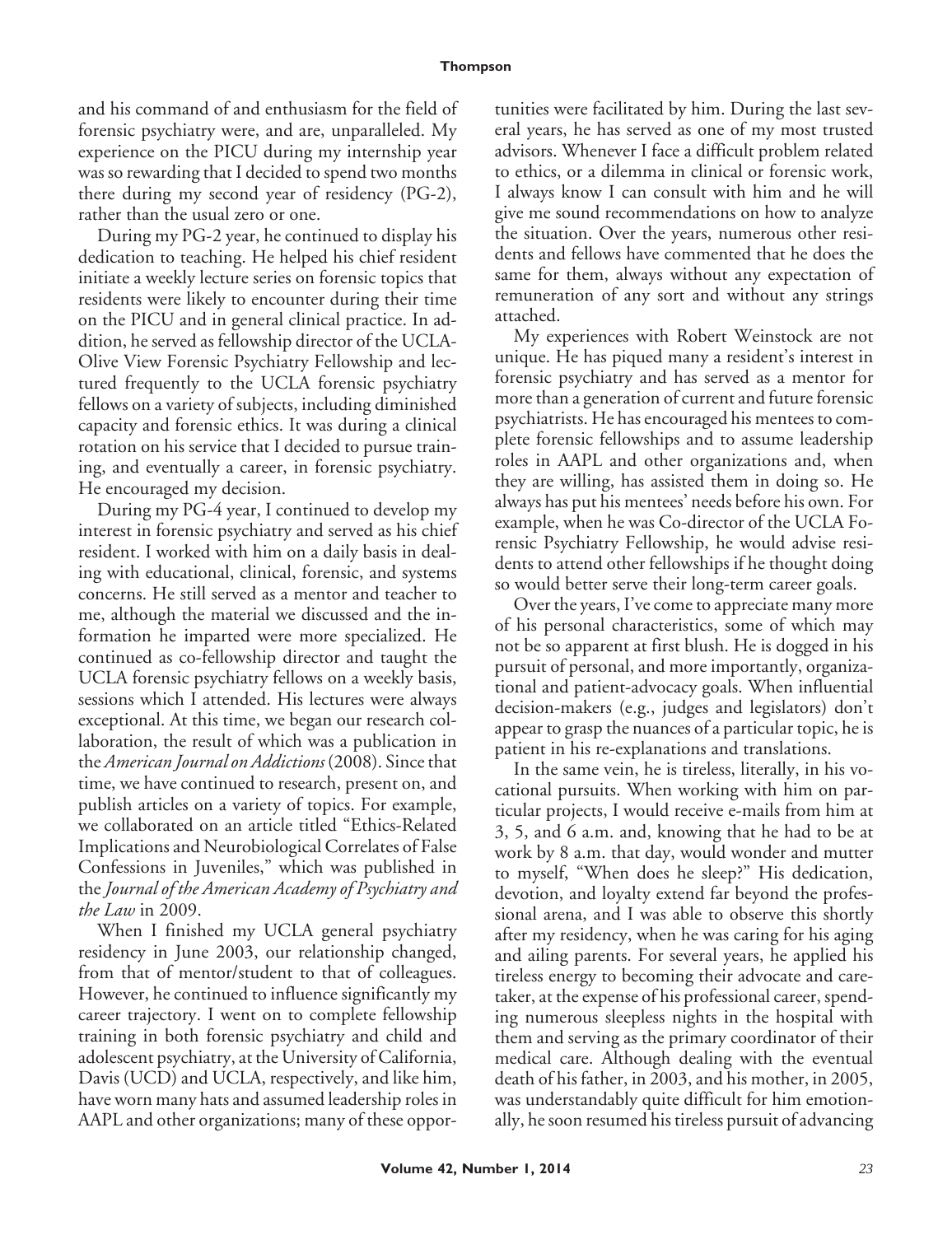forensic psychiatry, perhaps even with renewed vigor.

In a lighter vein, Dr. Weinstock is an adventure seeker and something of a risk taker. He's traveled all around the world, frequently by himself, sampling experiences and cuisines on six continents; the only reason he's not been to Antarctica is its lack of fivestar restaurants. His travels include hiking on a Mayan temple in Guatemala, trekking across the icepack in Greenland, sailing through the fjords of Norway, viewing the majesty of Mount Kilimanjaro and Victoria Falls, and scuba diving on the Great Barrier Reef. Although he's incurred a few injuries (e.g., cracked ribs, scars, and a torn rotator cuff) and had one or two near-death experiences along the way, these trips have helped inform and transform his worldview, as well as being a reflection of his adventurousness. His travel experiences are so broad that he's a veritable encyclopedia of knowledge for numerous destinations around the world. In fact, whenever I'm getting ready to travel to a new international location, I e-mail him and within five minutes have hotel, restaurant, museum, and even recommendations for adventure activity to fill a weeklong visit.

Stateside, the culinary sojourns of Dr. Weinstock and his partner-in-crime, good friend and sommelier Richard Rosner, at the AAPL and American Psychiatric Association (APA) Annual Meetings are legendary. Exotic tasting menus and three- to four-hour dinners are the norm. Unfortunately, dinners of this length occasionally can be problematic, something to which he can attest after we recently outlasted the valet parkers at a La Jolla restaurant. This led to his car being locked up for the evening and all of us paying for a somewhat expensive cab ride back to Coronado Island.

Given my longstanding friendship and numerous positive and sometimes humorous experiences with him, some of which have been chronicled in this biography, his accomplishments are an afterthought to me. However, his *curriculum vitae* is impressive. He assumed a leadership role in AAPL in the mid 1980s and, since doing so, has held almost every position imaginable, now including President. Dr. Weinstock has founded and chaired a number of AAPL committees and served as President of the Association of Directors of Forensic Psychiatry Fellowships (ADFPF). In addition to his numerous accomplishments in AAPL, he has contributed enormously to multiple other organizations, including the APA, the American Academy of Forensic Sciences (AAFS), the American Society of Adolescent Psychiatry (ASAP), and the California Psychiatric Association (CPA). In his role as a member of the APA's Committee on Judicial Action and as Chair of the CPA's Judicial Action Committee, he has been instrumental in helping craft and critique numerous *amicus* briefs to various appellate courts, including the United States Supreme Court.

All of his other accomplishments notwithstanding, perhaps his most important contribution has been serving as a pioneer in defining and implementing ethical practices in forensic psychiatry. To that end, he has co-authored or edited several textbooks on the subject<sup>2,3</sup> and was instrumental in drafting and revising the AAPL Ethics Guidelines for the Practice of Forensic Psychiatry.<sup>4</sup>

He takes a deft and nuanced approach in reconciling absolutist positions (e.g., "Forensic psychiatry is not subject to ethical considerations" and "It is impossible to practice ethical forensic psychiatry") in order to guide forensic psychiatrists in their quest to provide truthful, objective, and useful consultation to various entities while practicing ethically. In addition, he has strived to inspire forensic psychiatrists to search out the best or least detrimental course of action, rather than merely encouraging them to adhere to a minimum standard (i.e., "What do I need to do, or not do, to avoid sanctions?"). Finally, he has attempted to teach forensic psychiatrists and general psychiatrists dealing with forensic challenges to be more comfortable with ambiguity, avoid the tendency to oversimplify complex matters, and examine carefully the risks and benefits of different courses of action. The task has not been easy, because of the systems and contexts in which much of our work is performed, which tend to favor categorical determinations and to dislike continuous/spectrum explanations, uncertainty, and acknowledgments of data that are unsupportive of one's opinion. Despite, or perhaps because of, the difficulty of the task, he has embraced it and made significant positive strides in advancing the ideals that he teaches.

Like virtually all of my AAPL colleagues, I'm excited and delighted that Dr. Weinstock has finally become President of our organization, one to which he's contributed so much. He is an extraordinary mentor and intellectual leader in the field of forensic psychiatry, and under his leadership, our organiza-